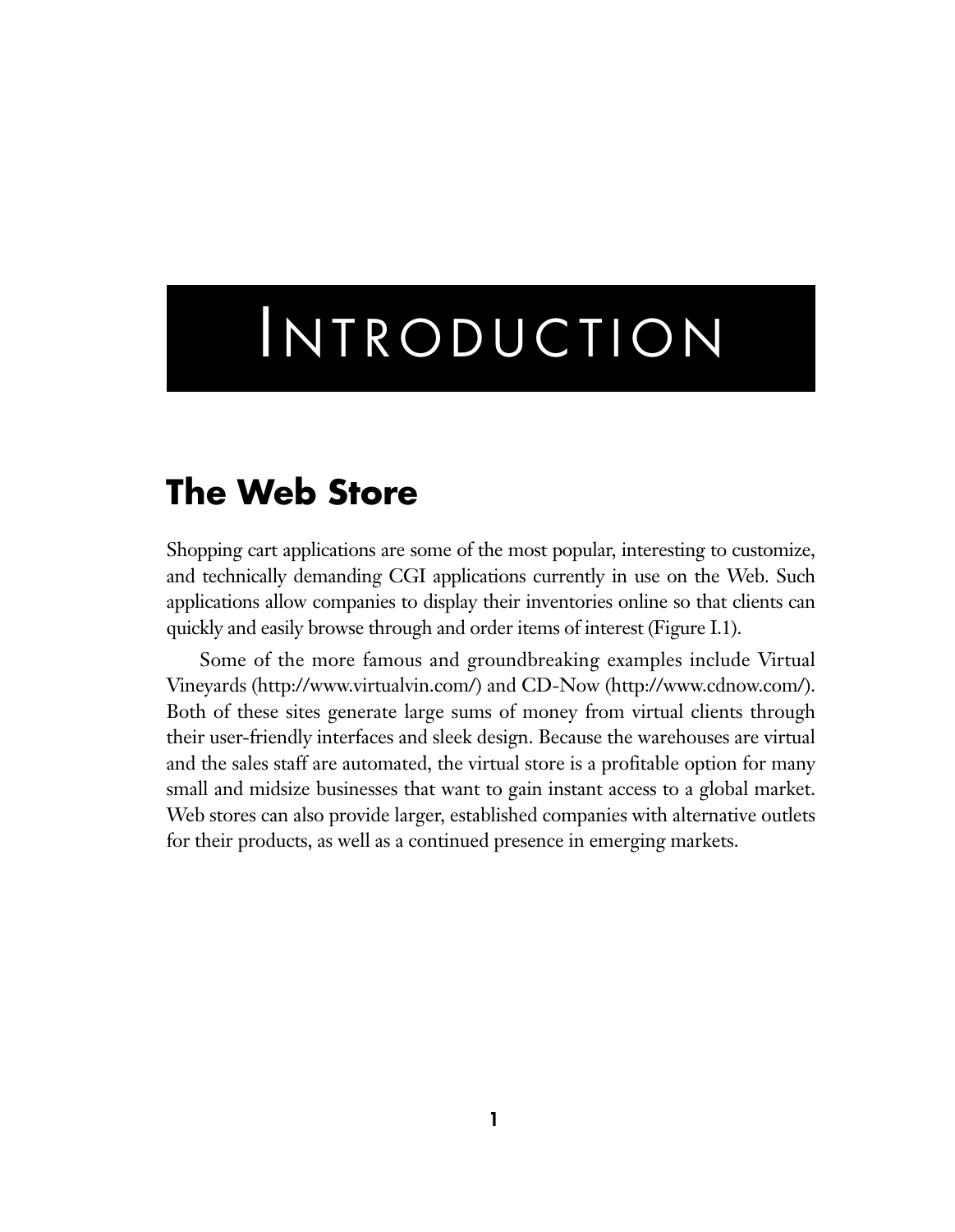

**Figure I.1** Americal Web store customized by IDEA PRO Online Marketing at http://www.silicon.net/~tbond.

In addition, the customers receive the benefits of dynamic, customizable browsing tools. Rather than deal with mail-order catalogs, 1-800 numbers, or fax (or worse yet, snail mail–based) order forms, a customer need only navigate over to their favorite store on the World Wide Web, click to their section of interest, add some items to their virtual shopping cart, type in some shipping information, and submit the information over a secure channel of the Internet. As David Cook writes in *Launching a Business on the Web,* "The idea of a virtual shopping system is to make the job of picking products as painless as possible. In essence, we want the user to do no more than simply point to a picture or word to purchase an item."

And yet, however invisible and seamless the application is to the customer, an online store is a demanding application to program, customize, and install because it integrates many Web/CGI functions into one system. Consider the complexity for a programmer. A shopping cart application must be able to manage *every* function of shopping, not only from the perspective of the customer but from that of the vendor as well.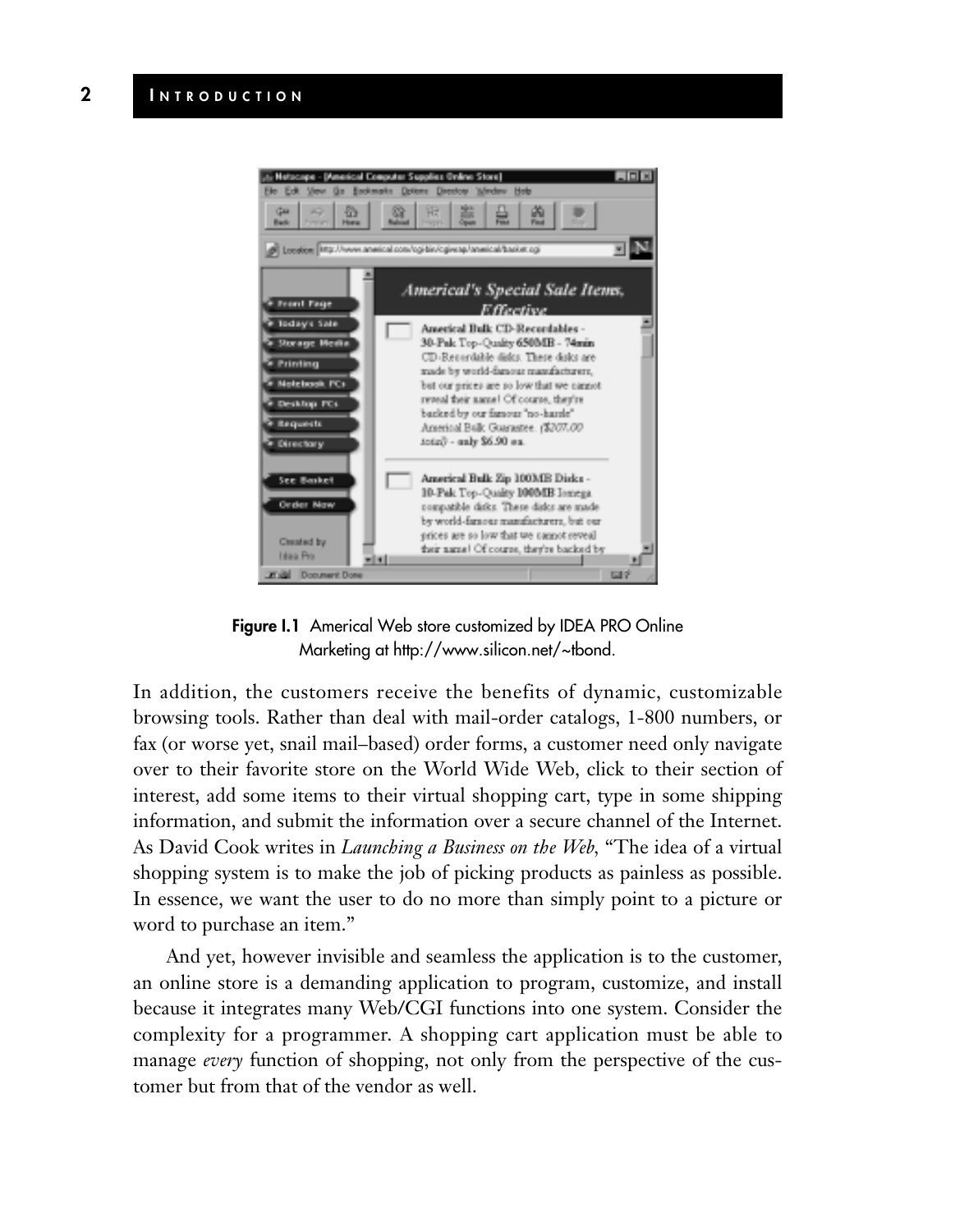|                                            | icas Sali's Mome Mart                                                                                                                                                                                                                                                                                                                                                                                                 |      |  |
|--------------------------------------------|-----------------------------------------------------------------------------------------------------------------------------------------------------------------------------------------------------------------------------------------------------------------------------------------------------------------------------------------------------------------------------------------------------------------------|------|--|
| deads Dylon Discloy Wrdor Hde<br>œ         |                                                                                                                                                                                                                                                                                                                                                                                                                       |      |  |
| 崑<br><b>Home</b>                           |                                                                                                                                                                                                                                                                                                                                                                                                                       |      |  |
|                                            | Bate 19://www.youtbrightprojectiv/4/46_des/web_des.cg                                                                                                                                                                                                                                                                                                                                                                 |      |  |
| Mense Mart<br>Horse<br><b>Гиганет</b>      | Memetic elements at a price you can afford<br>카지스 SOL'S<br><b>MEME MART</b><br>Webcome to Belessa Staffe Memo Makers Digital Market where you will find all the<br>components you will cered to build a vest collection of diverse and violent.                                                                                                                                                                       |      |  |
| Næken<br>Words                             | mense. Feel five to brawne one want retaings of mensetic compensatio from our<br>uncerally complete mines abiliabet to our compact inwardors of endic numerals.<br>Plus, browns our all new nationless of preferenced words and mense. Incores to<br>your breats content and please feel sufe resoling as your ceeds cordinformation,<br>shipping uddess, nasked history, driving records and sucial serucity number. |      |  |
| Mozar                                      | Chosse a category to browse                                                                                                                                                                                                                                                                                                                                                                                           |      |  |
|                                            | <b>LETTERS</b><br><b>NUMBERS</b>                                                                                                                                                                                                                                                                                                                                                                                      |      |  |
| View Cart                                  | <b>WORDS</b><br><b>MEMES</b>                                                                                                                                                                                                                                                                                                                                                                                          |      |  |
| Clusge<br><b>Coasis</b><br>Form            | Or input a keyword to generate a customized list of<br>product pages.                                                                                                                                                                                                                                                                                                                                                 |      |  |
| Delete<br>Inter-<br>Form.<br>Onler<br>Form | <b>Keyword</b><br>Exart Match (Whole<br>Túbban brev<br>Case Sensitive?<br><b>Lowest Price to Search</b><br>Far.<br>Highest Price to Search<br>Far.                                                                                                                                                                                                                                                                    |      |  |
|                                            | Submit Koryenst                                                                                                                                                                                                                                                                                                                                                                                                       | 쁴    |  |
| Fight Document Dane                        |                                                                                                                                                                                                                                                                                                                                                                                                                       | 5.37 |  |

**Figure I-2** Image of the Web store.

### **Store Management from the Vendor's Perspective**

For one thing, the application must be able to manage and display the stores inventory. That is, the application must be able to keep track of every item in the store and to present those items in an efficient and sensible way. Think of this function as that of the store employee who must continually restock the shelves of the store with new items, change some prices here, remove some items there, introduce "specials," and generally make sure that aisles are clean, current, and organized for the convenience of customers.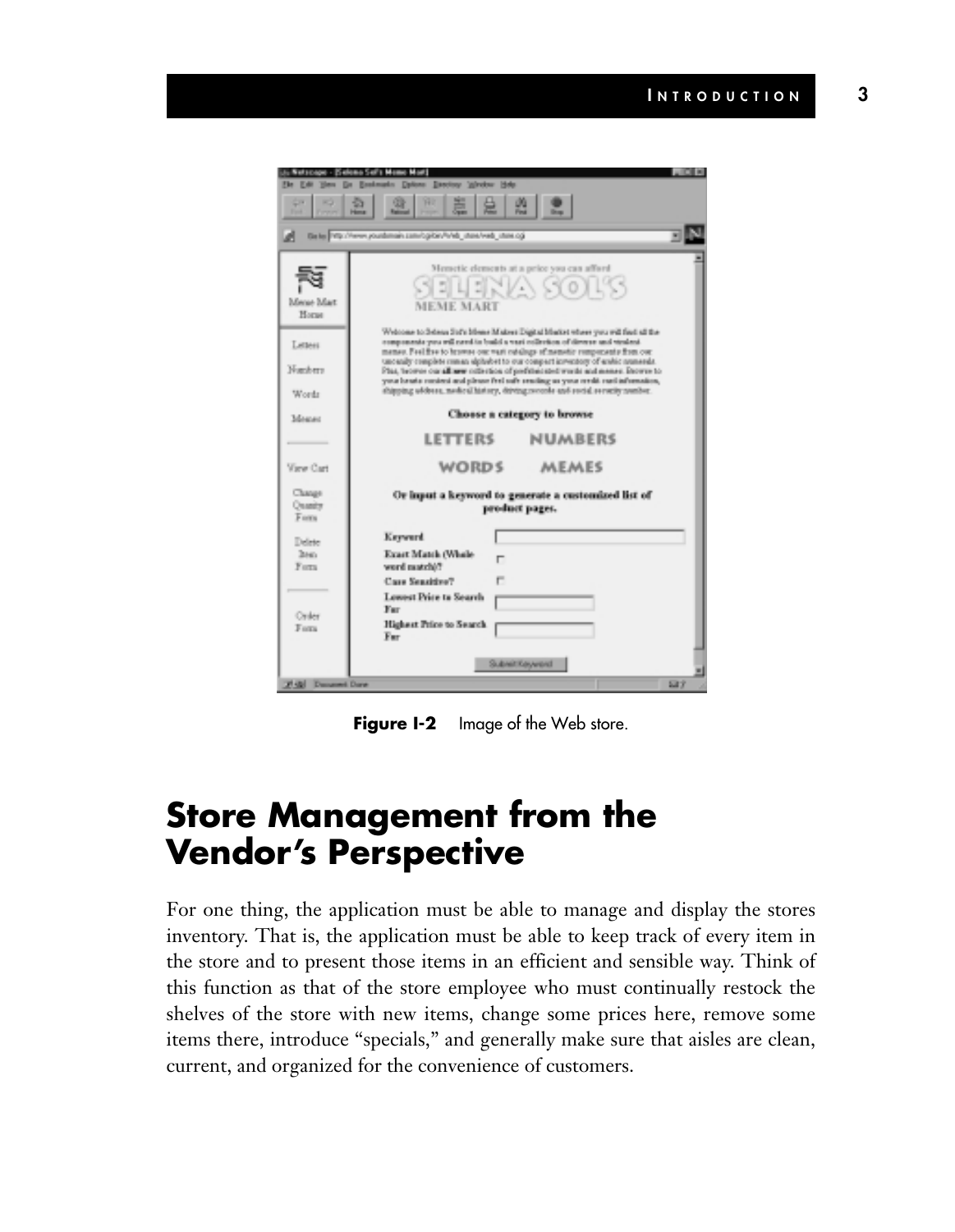#### **4 I NTRODUCTION**

In terms of the Web Store application, the program must be able to generate and display HTML "product pages" that can be browsed according to the needs of the client. There are many different ways these product pages can be displayed to the user. For example, they might be organized hierarchically, according to categories and subcategories of products or they might be generated dynamically based on the customer's search criteria. Further, depending on the desires of the vendor and the demands of the inventory itself, the inventory might be physically stored as a simple ASCII text flat file, in an SQL database, or as a series of predesigned HTML pages. The shopping cart system must be flexible and intelligent enough to produce a consistent look and feel while the specific display of items is changing based on the customer's desires.

| <b>Diffi: Cape Time</b><br><b>L. Nelson</b>                                                                                                                                                                                                                                                                                      |  |
|----------------------------------------------------------------------------------------------------------------------------------------------------------------------------------------------------------------------------------------------------------------------------------------------------------------------------------|--|
| Doukmarks Dations Directory<br>Widow.<br>The City<br><b>Bab</b>                                                                                                                                                                                                                                                                  |  |
| 寍<br>Gш<br><b>Buck</b>                                                                                                                                                                                                                                                                                                           |  |
| A Location With / Views smokingset com/rg/Smoke/browse_warehouse.cg/Indexing_page-index HimEagage-ites himEave 36                                                                                                                                                                                                                |  |
| <b>Silk Cigar Ties</b>                                                                                                                                                                                                                                                                                                           |  |
| Rick, elegant, classy, stately, I could go on and on but seriously follor this is a silk dress tie that makes a<br>statement. These ties are very colorful and could be worn with a large assortment and styles of suits.<br>They would look equally in place with a deers shirt and a pair of deers pants or jeans.             |  |
| <b>Checksus Street</b><br>View/Modify Cart<br>I hiered Help                                                                                                                                                                                                                                                                      |  |
| <b>DRAMTITE</b><br>27375<br><b>BESTREE</b><br><b><i>DRFORWATION</i></b>                                                                                                                                                                                                                                                          |  |
| #SILKT1-RED - 100% Silk Tie Power Red \$19.95<br>Picture of Pewer Ties<br>Sugg. retail \$39.95<br>Feature a tebacco leaf background with numerous sigant assembled across the face of the tie<br>Let this 100% Silk cigar to make a statement to the corporate world for you. Also makes a great<br>all for a friend or sometel. |  |
| #SILKT1-RLUE - 100% Silk Tie Power Blue \$19.95<br>Picture of Pewer Ties<br>Sugg. retail \$39.95                                                                                                                                                                                                                                 |  |
| Feature a tobacco leaf background with numerous cigan assembled across the face of the tie.<br>Let this 100% Silk cause to raske a statement to the corporate world for you. Also makes a great<br>all for a friend or someself.                                                                                                 |  |
| Acht  <br>#SILKT1-GRAY - 100% Silk Tie Power Gray \$19.95<br>Picture of Pewer Ties<br>Sape, retail \$39.95                                                                                                                                                                                                                       |  |
| Feature a troacce leaf background with nurserous cigant assembled across the face of the tie.<br>Let this 100% Silk cigar to raske a statement to the corporate world for you. Also makes a great<br>aft for a friend or yousself.                                                                                               |  |
| Danamet Days<br>637                                                                                                                                                                                                                                                                                                              |  |

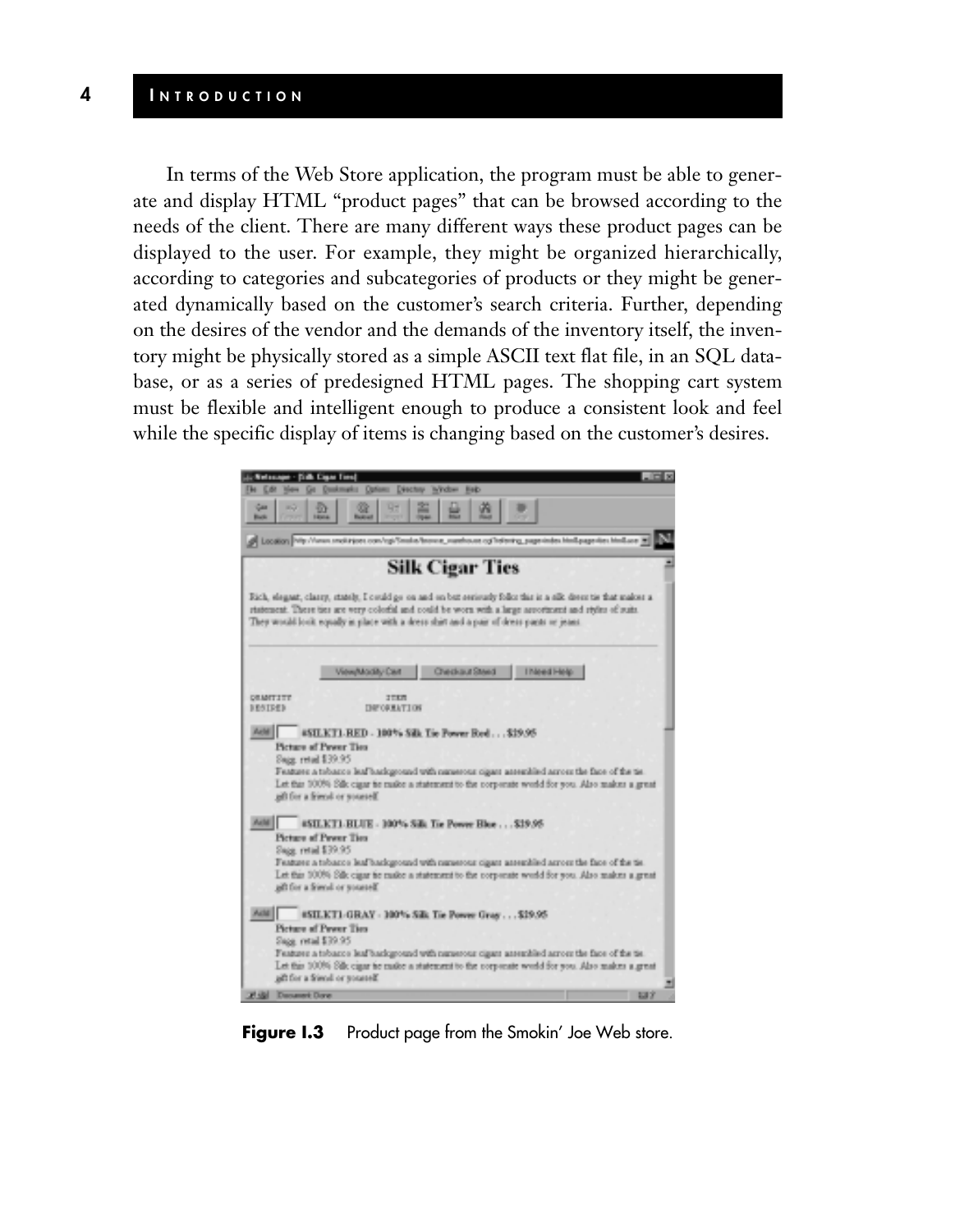A further complication lies in the fact that every item must be uniquely identified and may have unique qualities that differentiate it from other items, even within the same category. One good example of this is the application of options. Many items, even within the same category may have different options available. For example, in an online music shop, certain albums might come in CD format only, in both tape and CD format, or even LP only. The Web store application must have a means for interpreting such unique qualities for every item and incorporating them into the logic of the process. In a store with 1000 items, there may be up to a 1000 special cases.

| $\Box$<br>i Heiseape - (Vewel Page)                                                                                                      |                                                                                                          |  |  |
|------------------------------------------------------------------------------------------------------------------------------------------|----------------------------------------------------------------------------------------------------------|--|--|
| Ven Do Bookmake Dators Geoches Window Hob-<br><b>Eller</b> Eldit                                                                         |                                                                                                          |  |  |
| Que<br>囪<br>僻<br>69<br>a.<br><b>Black</b><br><b>Humor</b><br><b>Falcout</b><br><b>Service</b>                                            |                                                                                                          |  |  |
| Gotto: 40. Viewe youtdonain com/op/devVeldo_state/wdo_state.op/"page@oweb.htmll.cari_id=52008317995<br>ø                                 |                                                                                                          |  |  |
|                                                                                                                                          | Available Options                                                                                        |  |  |
|                                                                                                                                          | Feat: Chicago (+ 校 00)<br>w                                                                              |  |  |
|                                                                                                                                          | Calor:                                                                                                   |  |  |
|                                                                                                                                          | C Red                                                                                                    |  |  |
|                                                                                                                                          | <sup>G</sup> Blue (+ \$.50)                                                                              |  |  |
|                                                                                                                                          | You got it, the world renowned letter "E" for the low base price of<br>\$12.98                           |  |  |
|                                                                                                                                          | <b>Available Options</b>                                                                                 |  |  |
|                                                                                                                                          |                                                                                                          |  |  |
|                                                                                                                                          | Font: Atal (+ \$1.53)<br>۰                                                                               |  |  |
|                                                                                                                                          | Calor:                                                                                                   |  |  |
|                                                                                                                                          | <b>R</b> Red                                                                                             |  |  |
|                                                                                                                                          | C Else (+ \$.50)                                                                                         |  |  |
|                                                                                                                                          | Yep, this is the letter I reling for the low price of 10.90. No options are<br>available on this randel. |  |  |
| <b>Coming Soon!</b>                                                                                                                      |                                                                                                          |  |  |
|                                                                                                                                          |                                                                                                          |  |  |
| Due to popular demand, Selena Sol's Meme Mart will be offering a wide assortment of O's and U's<br>next month! Keep your browners taned! |                                                                                                          |  |  |
| <b>Pletum to Frankpage</b><br>View/Modify Carl<br>I'd like to buy a vowel                                                                |                                                                                                          |  |  |
| Checkowt Bland                                                                                                                           |                                                                                                          |  |  |
|                                                                                                                                          |                                                                                                          |  |  |
| Kall Document Done<br><b>Land</b>                                                                                                        |                                                                                                          |  |  |

**Figure I.4** Vowels.html page with options.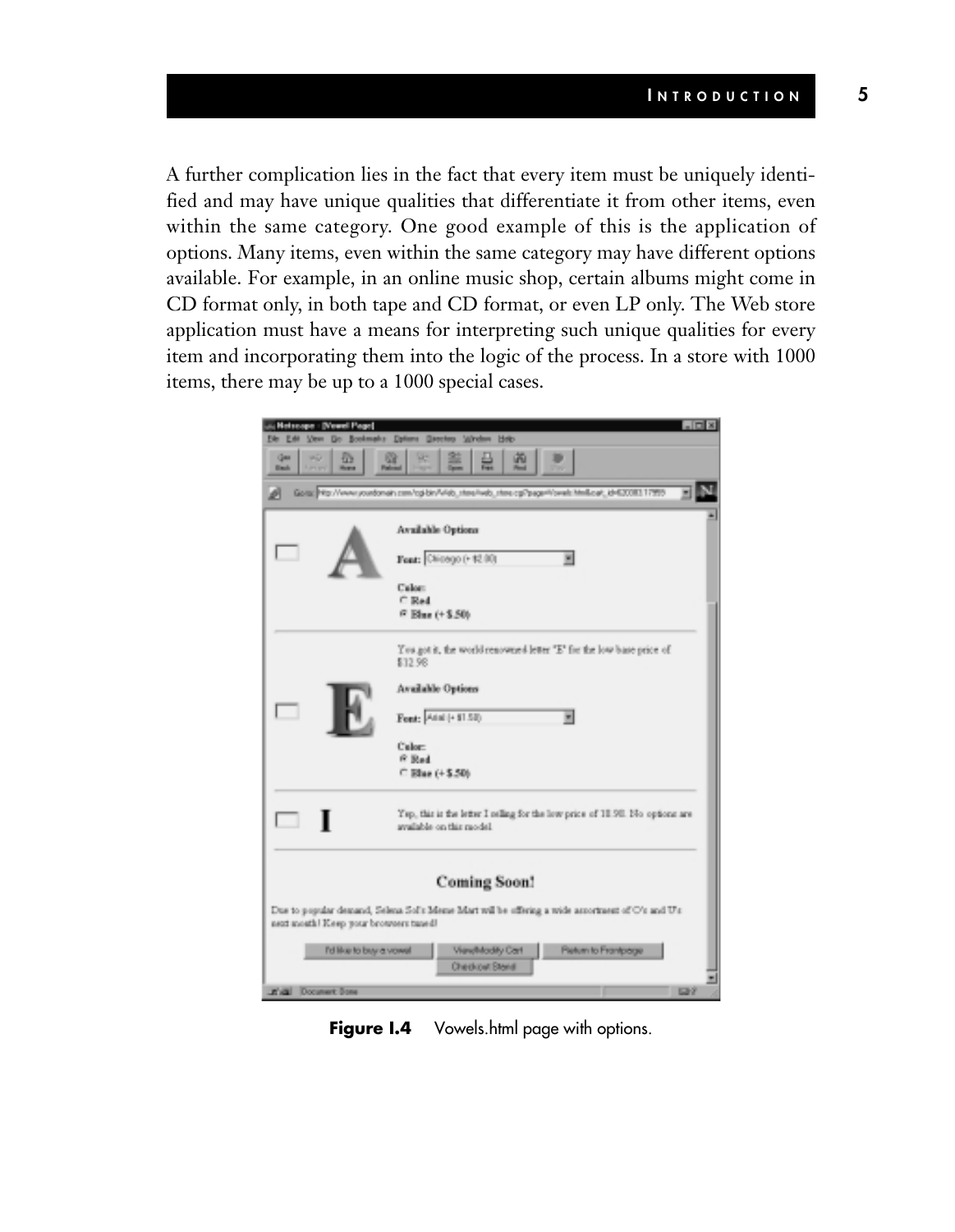#### **6 I NTRODUCTION**

The Web store must also be able to keep track of many customers simultaneously, all of whom are at different points in the shopping process. Some of those clients might be just entering the store, some might be at the virtual cash register, and others might be browsing the shelves casually or with a specific product in mind. The Web store must be able to handle each of these situations so seamlessly that each customer feels as if he or she is the only customer in the store. Speed and consistency are paramount.

Keeping track of visitors also involves administrative functions. For example, just as someone must constantly keep track of used shopping carts in the parking lot of your local supermarket, so must the Web store application deal with its own old, used shopping carts. After all, it would not do to continually save all the carts used by all the customers. If all goes well and your products attract droves of browsing clients, you might generate hundreds of carts per day. Though each cart will occupy only a small amount of space on your server, when combined, the set of all carts could cause your server's hard disk to fill up quickly. Thus, the application must be responsible for pruning old carts at a regular interval.

Another administrative function is that of logging accesses and errors. Every new client will bring a set of valuable data that if gathered and interpreted wisely, could yield insights crucial to your continued success. How many of your clients are international? How many are repeat visitors? Which pages do clients most often request? Which items do they most often buy? What percent of your visitors use Netscape? When are your daily peak hours? These are the kinds of data that should be available in your access logs for analysis.

Similarly, you should have a complete error log. Have there been any attempted hacks? Are there errors in your configuration that slipped by you? Has some environment variable on your server changed that demands your attention, such as a change in permissions? The error log can be used to quickly diagnose problems with the application as it evolves. In some cases, a well-analyzed error log can save you from having to hire a programming consultant to do troubleshooting.

Finally, the Web store must be your cashier, totaling up shopping carts full of items and accepting payment from customers. In doing so, it must be able to handle your local taxes, shipping costs, discounts, specials, and any number of surprise price modifications on the fly for every customer.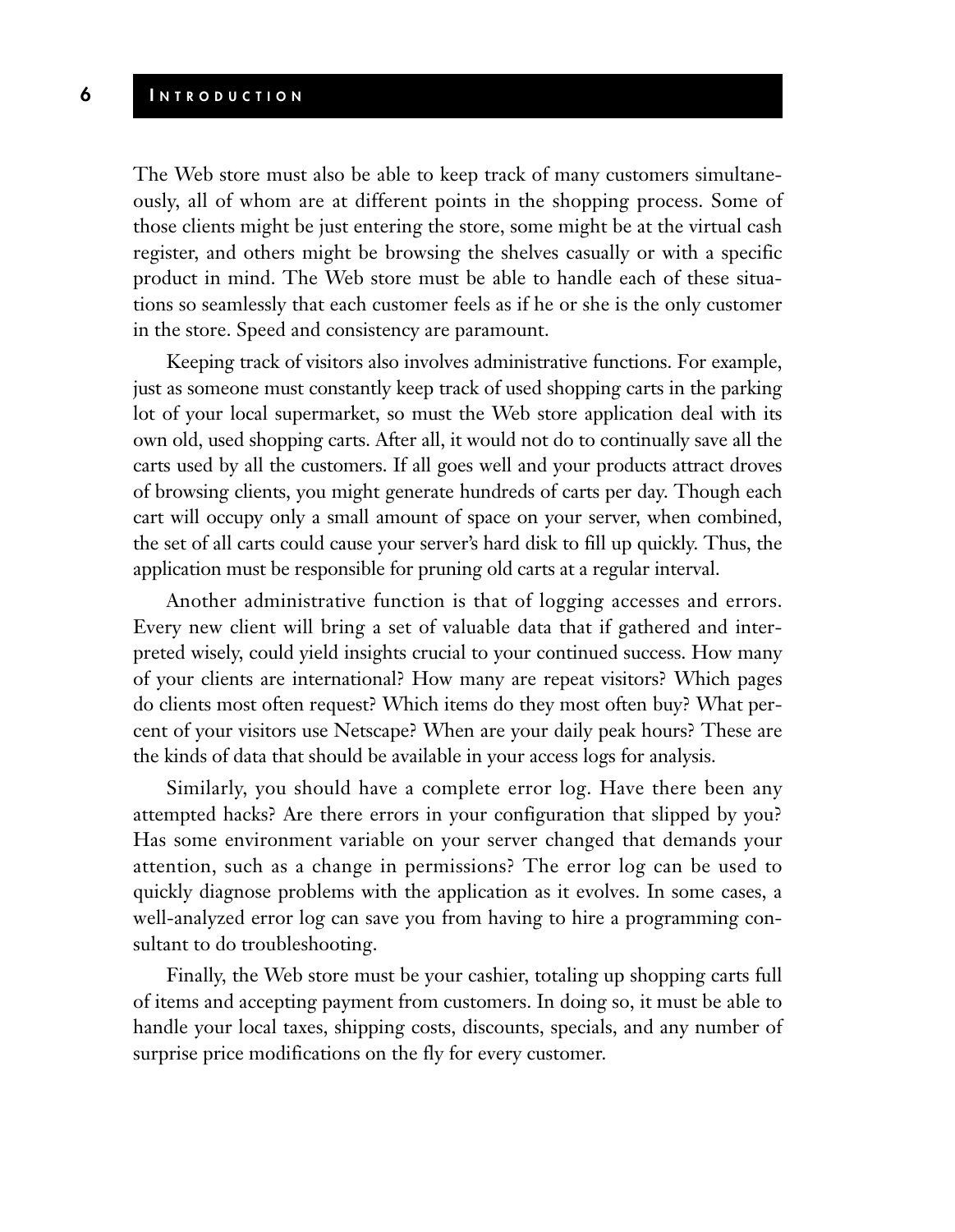More crucially, the Web store must do this flawlessly and securely. Not only must the connection between the browser and server be secure (an issue between you and your ISP), but orders must then be sent securely from the server to the person handling order processing. What good is a powerful and expensive SSL account if the customer's credit card and personal information are sent via unprotected email to the store owner? A secure store is only as secure as its weakest link. The Web store must be able to support SSL technology and provide a secure method of getting that information from the secure server to the store owner or administrator for processing.

Whatever the case, the application must be able to quickly provide a virtual store environment with seamless access to products. At this infant stage of the Web, there are already enough barriers between the clients and vendors: speed, ignorance, unfamiliarity, and more; the Web store technology must not add another barrier. It must be an interface that makes the user want to come back.

### **Shopping from the Customer's Perspective**

The Web store is also responsible for handling the needs of the customer. It must follow each client through the store, even if there are dozens of clients shopping simultaneously, and act as his or her personal shopping servant. When the customer says "grab this item," the Web store must do so. It must also be able to get more than one item or to put all the items back on the virtual shelves if so instructed. The shopping cart itself is actually a database file that is built and modified on the fly based on the client's needs. The maintenance of the cart, therefore, requires a database management system capable of handling the addition, modification, and deletion of items in the cart.

However, the script must do more than just display and modify the shopping cart. It must also manipulate the database fields to perform price calculations, such as calculating a subtotal for each item purchased and generating a grand total from the subtotals in a cart. Furthermore, the Web store must do this for every customer independently using a technique to maintain the state of where each customer is in his or her shopping process.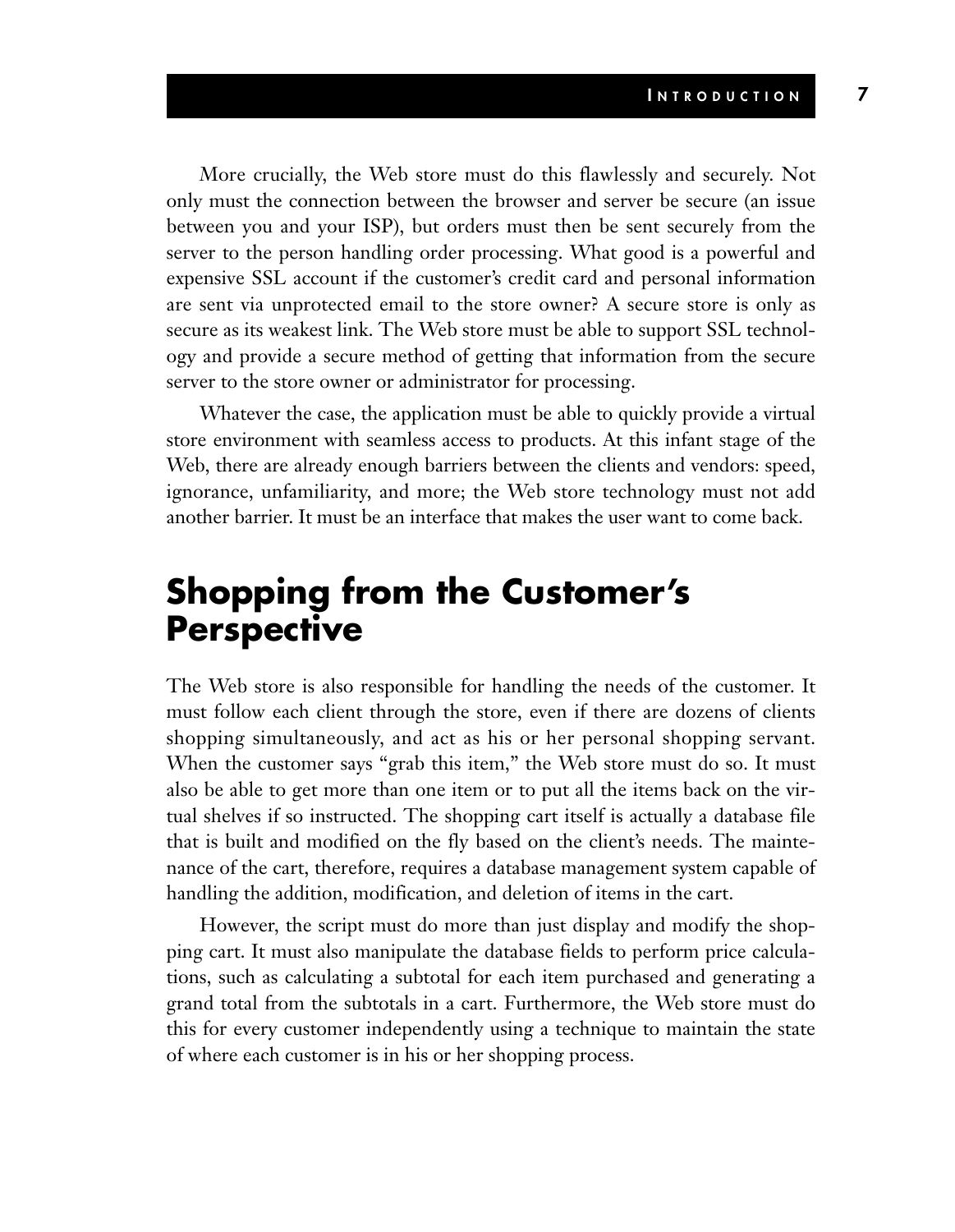Before we discuss how the script maintains this "state," a short discussion of client/server technology is in order. When you type a URL into the location window of your favorite browser and hit **Enter**, you are becoming a client to some server from which you are requesting a service. Typically, you will be asking the server to send you a document formatted with HyperText Markup Language (HTML). In the case of CGI, such as a Web store, you ask the server to execute a program and return the results of the processing. Unfortunately, that is all there is to the Web. There is no continuous discussion, dialog, or connection. There is only a simple one-time query and response each time a document or CGI script is requested.

One of the facts of life of client/server architecture is that each request sent from a client and processed by a server is considered a new and unique one. That is, there is only a series of unrelated queries and responses. The server maintains no link with its clients. Instead, the server simply, blindly, and automatically waits for a query, answers the query, and settles back down to wait for the next query to arrive. You may ask it for a second document by clicking another hyperlink or a **Submit** button, but the server will treat you as the unknown stranger that you are. It will not "remember" anything about you or your past interactions with it.

So, how do you create a complex relationship between a customer and a vendor using a Web script? For example, in order for each client to maintain a unique set of shopping cart items, the application must keep track of each client and each clients virtual cart. *Maintaining state,* as this is called, is difficult because HTTP, as we have mentioned, is a "connectionless" protocol. Every time a Web browser requests the attention of your server, it is considered a new request, unrelated to any other requests fulfilled by the server. Because each request is considered independently of others, the server has no way to keep track of what clients have added to their carts in the past.



It is possible for the browser software to be made responsible for remembering this information using technology like Netscape Cookies. However, using cookies is not the best solution for an online store that hopes to serve customers using a wide assortment of browsers that may not adhere to Netscape's proprietary cookie standard. Furthermore, even the customers who do use Netscape may have the cookies feature turned off for security reasons.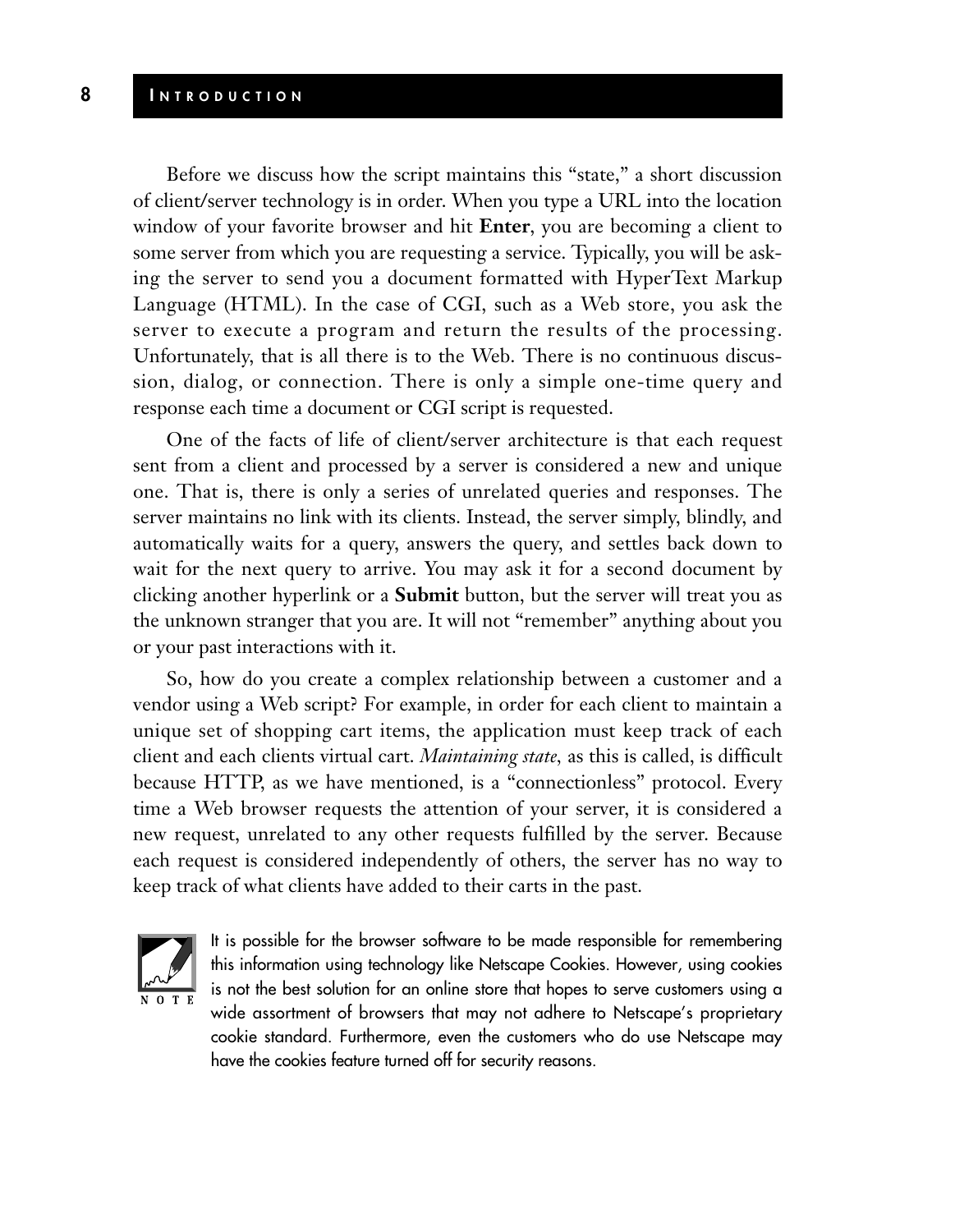To solve this problem, the application becomes a self-referential script. It continuously calls itself for every request made by the client. However, when it calls itself, it passes to itself information about how to process the new request and information specific to the history of the relationship with the current client. In the case of the clients shopping cart items, the script will pass to itself the location of the clients cart on the server. This cart file will keep track of the items previously purchased. By providing the location in each call, the script continues to keep track of each client and cart.

The Web store does all this while still performing all the usual CGI functions, including reading and parsing incoming form data, checking that form data against bad input, emailing orders, and communicating with the browser via HTTP.

### **How This Book Is Structured**

As you can see, the Web store application has a lot on its plate. The rest of this book will delve into the complex methodology used to solve these problems and provide a manageable framework for you to install and customize the routines for your own unique needs.

The book is divided into three sections.

Part One focuses on the process of downloading, customizing, and running the Web store application. Contained in 10 chapters, Part One goes through several common types of installations, discussing the many facets of customization from configuring your GUI to handling specific order logic ranging from discounts to shipping costs to zip code calculations. This part concludes with a discussion of methods of log analysis and secure shopping with which you can streamline and enhance the functionality and security of your store.

Part Two takes a more in depth look at the scripts that make up the application themselves. This part looks at the actual code of the application, stripping each routine down to its bare algorithms to explain the deep logic behind the store. This application is very powerful because, due to its modularity, you can change not only the look and feel quite a bit, but also the logic and capabilities. After all, you may find down the road that there are features you would like to add that are